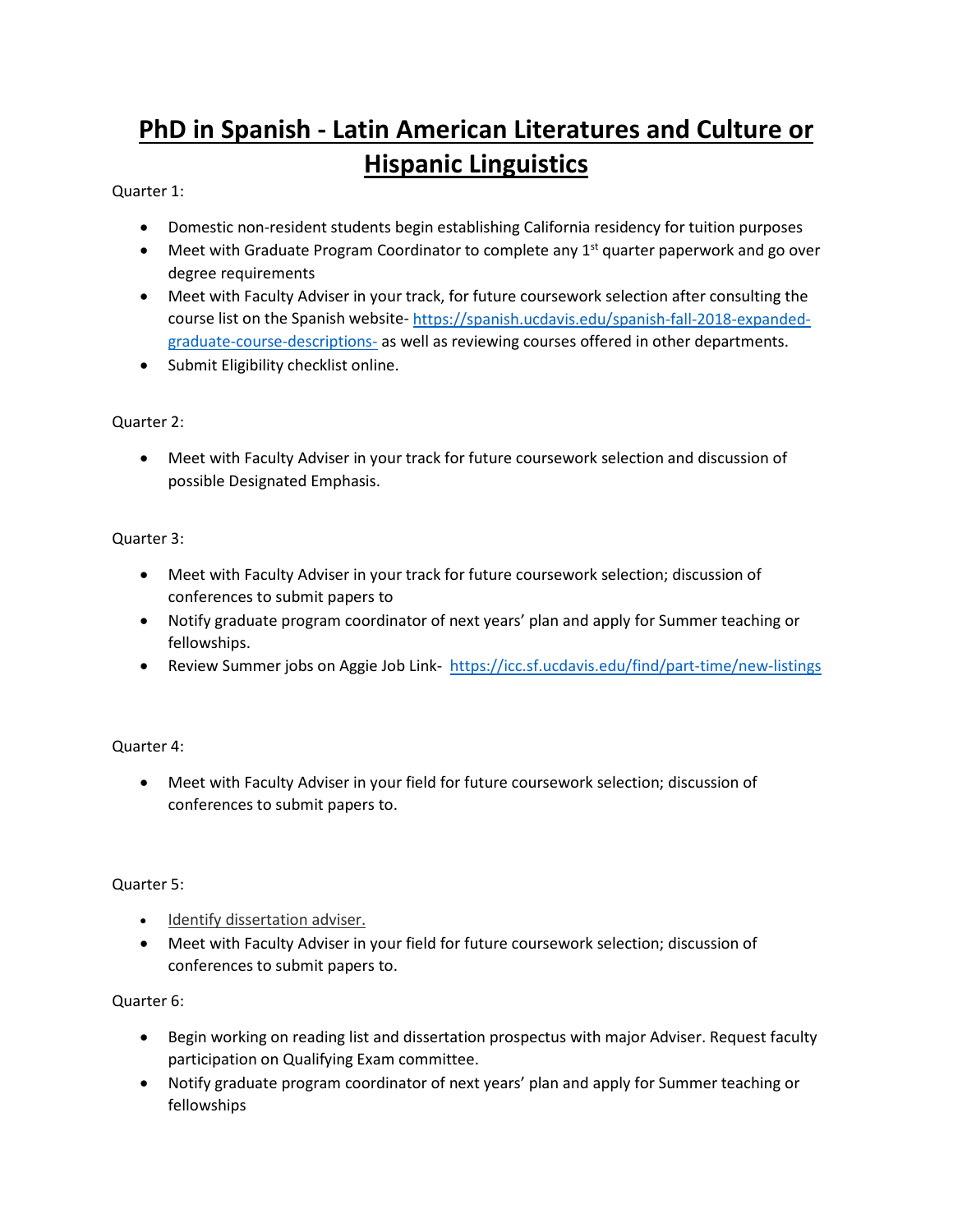• Review Summer jobs on Aggie Job Link- <https://icc.sf.ucdavis.edu/find/part-time/new-listings>

### Quarter 7:

- Complete coursework
- Complete Qualifying Exam application with exam committee identified. Fee charged.

### Quarter 8:

- Complete required coursework
- Complete foreign language requirements
- Complete Designated Emphasis declaration paperwork if declaring one.
- Enroll in SPA 299 with exam committee member(s) to prepare for exam- Submit Restricted Course request form - [https://langlit.ucdavis.edu/langlit-forms/variable-unit-restricted](https://langlit.ucdavis.edu/langlit-forms/variable-unit-restricted-graduate-course-request-form)[graduate-course-request-form](https://langlit.ucdavis.edu/langlit-forms/variable-unit-restricted-graduate-course-request-form)
- Schedule Qualifying Exam with Graduate Program Coordinator

#### Quarter 9:

- Complete required coursework (including DE courses), language requirements, if necessary
- Enroll in SPA 299 with exam committee member(s) to prepare for exam. Submit Restricted Course request form - [https://langlit.ucdavis.edu/langlit-forms/variable-unit-restricted](https://langlit.ucdavis.edu/langlit-forms/variable-unit-restricted-graduate-course-request-form)[graduate-course-request-form](https://langlit.ucdavis.edu/langlit-forms/variable-unit-restricted-graduate-course-request-form)
- Notify graduate program coordinator of next years' plan and apply for Summer teaching or fellowships
- Review Summer jobs on Aggie Job Link- <https://icc.sf.ucdavis.edu/find/part-time/new-listings>
- Take Qualifying Exam, before Finals week.

## Quarters 10-15:

- Enroll in 8 units of SPA 299 with dissertation chair or 4 units each with chair and other member of dissertation committee.
- Research and writing of dissertation
- Job search

#### In addition:

- Enroll in next quarter courses in approximately the  $5<sup>th</sup>$  week of each quarter (SPA 396 required each quarter teaching).
- Submit Eligibility checklist online at the end of each quarter.
- Each Spring, sign next year's teaching offer with Graduate Program Coordinator
- Submit request for conference funding to graduate program coordinator
- Submit Restricted Course request form if enrolling in SPA 299
- Attend GradPathways workshops on
	- o Success and Socialization